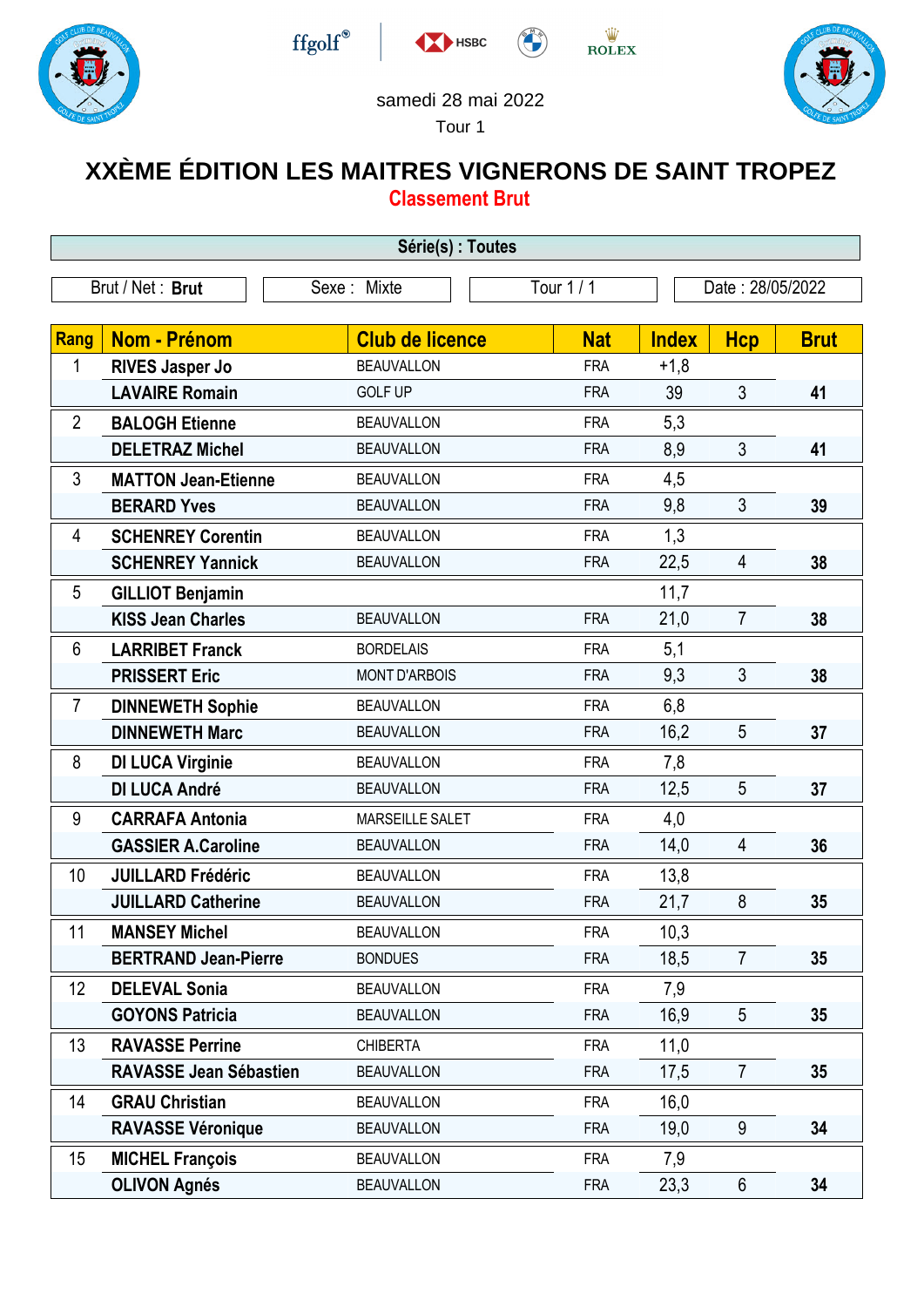| <b>Rang</b> | <b>Nom - Prénom</b>         | <b>Club de licence</b> | <b>Nat</b> | <b>Index</b> | <b>Hcp</b>     | <b>Brut</b> |
|-------------|-----------------------------|------------------------|------------|--------------|----------------|-------------|
| 16          | <b>GANTOIS Olivier</b>      | <b>BEAUVALLON</b>      | <b>FRA</b> | 3,5          |                |             |
|             | <b>PINDER Michel</b>        | <b>PACA</b>            | <b>FRA</b> | 38           | $6\phantom{a}$ | 34          |
| 17          | <b>SCIGALA Stanislas</b>    | <b>BEAUVALLON</b>      | <b>FRA</b> | 14,6         |                |             |
|             | <b>BREMOND Vincent</b>      | <b>BEAUVALLON</b>      | <b>FRA</b> | 14,8         | 8              | 33          |
| 18          | <b>BERAUD Thierry</b>       | <b>BEAUVALLON</b>      | <b>FRA</b> | 9,4          |                |             |
|             | <b>RISSO Patrick</b>        | <b>BEAUVALLON</b>      | <b>FRA</b> | 15,2         | $6\phantom{1}$ | 33          |
| 19          | <b>BOISSIER Victoire</b>    | <b>LYS CHANTILLY</b>   | <b>FRA</b> | 12,3         |                |             |
|             | <b>EVRARD Anne</b>          | <b>LYS CHANTILLY</b>   | <b>FRA</b> | 14,2         | 6              | 32          |
| 20          | <b>MARTRES Elisabeth</b>    | <b>BEAUVALLON</b>      | <b>FRA</b> | 11,7         |                |             |
|             | <b>GIRAUD Claire</b>        | PAU GOLF CLUB          | <b>FRA</b> | 16,6         | $\overline{7}$ | 32          |
| 21          | <b>BOUMENDIL Thierry</b>    | <b>BEAUVALLON</b>      | <b>FRA</b> | 14,6         |                |             |
|             | <b>DEBOUT Caroline</b>      | <b>BEAUVALLON</b>      | <b>FRA</b> | 15,8         | 8              | 32          |
| 22          | <b>FISZEL Alain</b>         | <b>BEAUVALLON</b>      | <b>FRA</b> | 11,6         |                |             |
|             | <b>BRONNER Hervé</b>        | <b>BEAUVALLON</b>      | <b>FRA</b> | 18,4         | $\overline{7}$ | 31          |
| 23          | <b>GOMEZ Francis</b>        | VALESCURE              | <b>FRA</b> | 14,4         |                |             |
|             | <b>MEUNIER Jean Charles</b> | <b>BEAUVALLON</b>      | <b>FRA</b> | 26,2         | 9              | 31          |
| 24          | <b>GOYONS Nadine</b>        | <b>BEAUVALLON</b>      | <b>FRA</b> | 11,9         |                |             |
|             | <b>GOYONS Maurice</b>       | <b>BEAUVALLON</b>      | <b>FRA</b> | 18,7         | $\overline{7}$ | 31          |
| 25          | <b>DEMOL Fabien</b>         | <b>BEAUVALLON</b>      | <b>FRA</b> | 14,2         |                |             |
|             | <b>MODINI Stéphane</b>      | <b>BEAUVALLON</b>      | <b>FRA</b> | 15,2         | 8              | 31          |
| 26          | <b>REINARZ Shelley</b>      | <b>BEAUVALLON</b>      | <b>FRA</b> | 9,0          |                |             |
|             | <b>COTTREAU Camille</b>     | <b>VALCROS</b>         | <b>FRA</b> | 13,9         | 5              | 31          |
| 27          | <b>AZZENA Simone</b>        | <b>BEAUVALLON</b>      | <b>FRA</b> | 14,6         |                |             |
|             | <b>BENSADOUN Serge</b>      | <b>BEAUVALLON</b>      | <b>FRA</b> | 20,9         | 9              | 31          |
| 28          | <b>MARTINOLLE Guy</b>       | <b>BEAUVALLON</b>      | <b>FRA</b> | 12,3         |                |             |
|             | <b>GRANDET Bertil</b>       | <b>GOLF UP</b>         | <b>FRA</b> | 17,6         | $\overline{7}$ | 31          |
| 29          | <b>JETZER Sylvie</b>        | <b>BOULEAUX</b>        | <b>FRA</b> | 14,8         |                |             |
|             | <b>MOOG Olivier</b>         | <b>GRAND-EST</b>       | <b>FRA</b> | 15,2         | 8              | 30          |
| 30          | <b>COLTHOFF Eduard</b>      | <b>BEAUVALLON</b>      | <b>FRA</b> | 12,1         |                |             |
|             | <b>COLTHOFF Angélina</b>    | <b>BEAUVALLON</b>      | <b>FRA</b> | 15,3         | $\overline{7}$ | 30          |
| 31          | <b>ORIGET Jean-Bernard</b>  | <b>BEAUVALLON</b>      | <b>FRA</b> | 12,8         |                |             |
|             | <b>ORIGET Arthur</b>        | <b>BEAUVALLON</b>      | <b>FRA</b> | 54           | 9              | 30          |
| 32          | <b>LAPEYRE Michel</b>       | <b>BEAUVALLON</b>      | <b>FRA</b> | 8,4          |                |             |
|             | <b>MARAIS Marie Claude</b>  | <b>BEAUVALLON</b>      | <b>FRA</b> | 54           | $\overline{7}$ | 30          |
| 33          | <b>HANEL Miroslav</b>       |                        |            | 15,0         |                |             |
|             | <b>JANASKOVA Michaela</b>   |                        |            | 26,0         | 10             | 30          |
| 34          | <b>DELEVAL Hervé</b>        | <b>BEAUVALLON</b>      | <b>FRA</b> | 11,9         |                |             |
|             | <b>FRANGOS Nicos</b>        | <b>BEAUVALLON</b>      | <b>FRA</b> | 22,0         | 8              | 30          |
| 35          | <b>COTTREAU Johann</b>      | <b>BEAUVALLON</b>      | <b>FRA</b> | 17,9         |                |             |
|             | <b>COTTREAU Margaux</b>     | <b>VALCROS</b>         | <b>FRA</b> | 32,8         | 11             | 29          |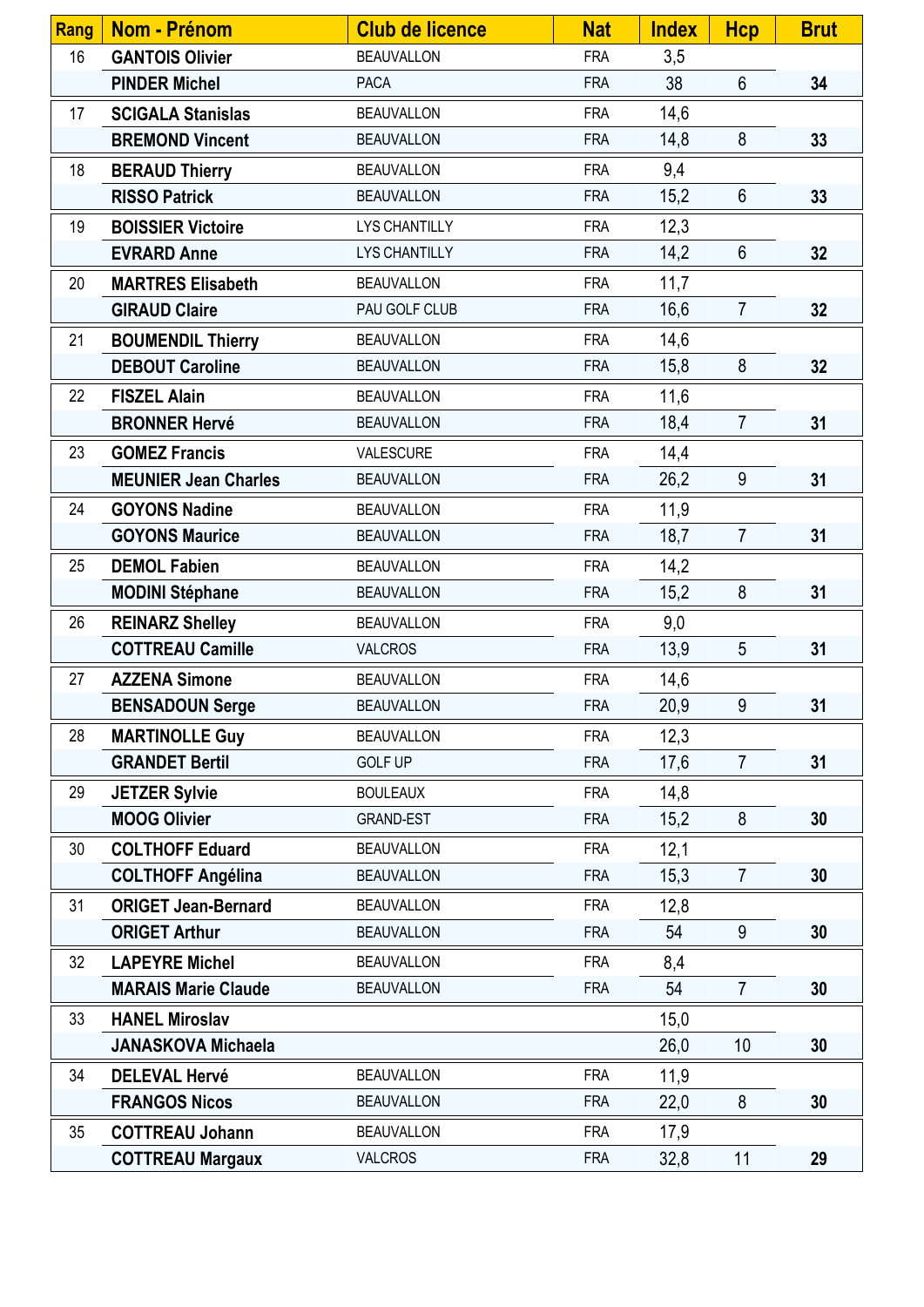| Rang | <b>Nom - Prénom</b>                         | <b>Club de licence</b> | <b>Nat</b> | <b>Index</b> | <b>Hcp</b>      | <b>Brut</b> |
|------|---------------------------------------------|------------------------|------------|--------------|-----------------|-------------|
| 36   | <b>MARTINEZ Stephane</b>                    | <b>CHAMPLONG</b>       | <b>FRA</b> | 14,0         |                 |             |
|      | <b>GRIFONI Serge</b>                        | <b>BEAUVALLON</b>      | <b>FRA</b> | 16,4         | 8               | 29          |
| 37   | <b>MARUCHEAU DE CHANAUD Thi( ST GERMAIN</b> |                        | <b>FRA</b> | 12,1         |                 |             |
|      | <b>MASSE Jean-Pierre</b>                    | <b>ST GERMAIN</b>      | <b>FRA</b> | 14,2         | $6\phantom{1}$  | 29          |
| 38   | <b>DELSART Norbert</b>                      | <b>BEAUVALLON</b>      | <b>FRA</b> | 14,0         |                 |             |
|      | <b>SAULNIER Serge</b>                       | <b>BEAUVALLON</b>      | <b>FRA</b> | 14,4         | 8               | 28          |
| 39   | <b>CHOMARAT Henry</b>                       |                        |            | 19,2         |                 |             |
|      | <b>CHOMARAT Simone</b>                      |                        |            | 19,3         | 10              | 27          |
| 40   | <b>GAY Alain</b>                            | <b>BEAUVALLON</b>      | <b>FRA</b> | 17,7         |                 |             |
|      | <b>HANNECART Xavier</b>                     | <b>BEAUVALLON</b>      | <b>FRA</b> | 24,0         | 11              | 27          |
| 41   | <b>ROUGIE Philippe</b>                      | <b>BEAUVALLON</b>      | <b>FRA</b> | 16,8         |                 |             |
|      | <b>POINT Freddy</b>                         | <b>BEAUVALLON</b>      | <b>FRA</b> | 33,8         | 11              | 26          |
| 42   | <b>CORTASSA Jean</b>                        | <b>BEAUVALLON</b>      | <b>FRA</b> | 17,6         |                 |             |
|      | <b>BONARDELLO Roger</b>                     | <b>BEAUVALLON</b>      | <b>FRA</b> | 20,9         | 10              | 26          |
| 43   | <b>KISS EMMA</b>                            |                        |            | 8,6          |                 |             |
|      | <b>KISS Anne</b>                            | <b>BEAUVALLON</b>      | <b>FRA</b> | 26,7         | $\overline{7}$  | 26          |
| 44   | <b>FLORI Jacques</b>                        | <b>BEAUVALLON</b>      | <b>FRA</b> | 19,5         |                 |             |
|      | <b>KWIATKOWSKI Michel</b>                   | <b>BEAUVALLON</b>      | <b>FRA</b> | 20,0         | 11              | 25          |
| 45   | <b>ARCHAMBAULT Jean André</b>               | <b>BEAUVALLON</b>      | <b>FRA</b> | 22,5         |                 |             |
|      | <b>VILLENEUVE Jean</b>                      | <b>BEAUVALLON</b>      | <b>FRA</b> | 31,5         | 11              | 25          |
| 46   | <b>QUIEVY Dominique</b>                     | <b>BRIGODE</b>         | <b>FRA</b> | 13,8         |                 |             |
|      | <b>QUIEVY Christian</b>                     | <b>BRIGODE</b>         | <b>FRA</b> | 22,3         | 9               | 25          |
| 47   | <b>PILLON Jean Yves</b>                     | <b>BEAUVALLON</b>      | <b>FRA</b> | 17,4         |                 |             |
|      | <b>AVET Dominique</b>                       | <b>BEAUVALLON</b>      | <b>FRA</b> | 27,1         | 11              | 24          |
| 48   | <b>LEROY Denis</b>                          | <b>CHASSIEU</b>        | <b>FRA</b> | 18,9         |                 |             |
|      | <b>PEQUEGNAT Lori</b>                       | <b>BEAUVALLON</b>      | <b>FRA</b> | 29,0         | 12 <sup>°</sup> | 24          |
| 49   | <b>ADLER Mona</b>                           | <b>BEAUVALLON</b>      | <b>FRA</b> | 18,5         |                 |             |
|      | <b>ADLER Rolf</b>                           | <b>BEAUVALLON</b>      | <b>FRA</b> | 27,3         | 11              | 24          |
| 50   | <b>APPS lan</b>                             | <b>BEAUVALLON</b>      | <b>FRA</b> | 14,4         |                 |             |
|      | <b>RYAN Peter</b>                           | <b>BEAUVALLON</b>      |            | 18,0         | 8               | 24          |
| 51   | <b>DEFOND Olivier</b>                       | <b>PACA</b>            | <b>FRA</b> | 13,5         |                 |             |
|      | <b>DEBREUX Jeanne</b>                       | <b>BEAUVALLON</b>      | <b>FRA</b> | 24,5         | 9               | 23          |
| 52   | <b>TAVERNIER Eric</b>                       | <b>BEAUVALLON</b>      | <b>FRA</b> | 23,0         |                 |             |
|      | <b>PENIGAUD Laurent</b>                     | <b>GOLF UP</b>         | <b>FRA</b> | 25,5         | 13              | 23          |
| 53   | <b>EBERLE Hilke</b>                         | <b>BEAUVALLON</b>      | <b>FRA</b> | 22,5         |                 |             |
|      | <b>THOMAS Karin</b>                         | <b>BEAUVALLON</b>      | <b>FRA</b> | 22,5         | 11              | 23          |
| 54   | <b>PAVILLON Françoise</b>                   | <b>BEAUVALLON</b>      | <b>FRA</b> | 19,7         |                 |             |
|      | <b>FAYOUX Marc</b>                          | <b>BEAUVALLON</b>      | <b>FRA</b> | 26,1         | 11              | 21          |
| 55   | <b>RODET Claude</b>                         | <b>BEAUVALLON</b>      | <b>FRA</b> | 18,1         |                 |             |
|      | <b>SIMON Robert</b>                         | <b>BEAUVALLON</b>      | <b>FRA</b> | 19,6         | 10 <sup>°</sup> | 21          |